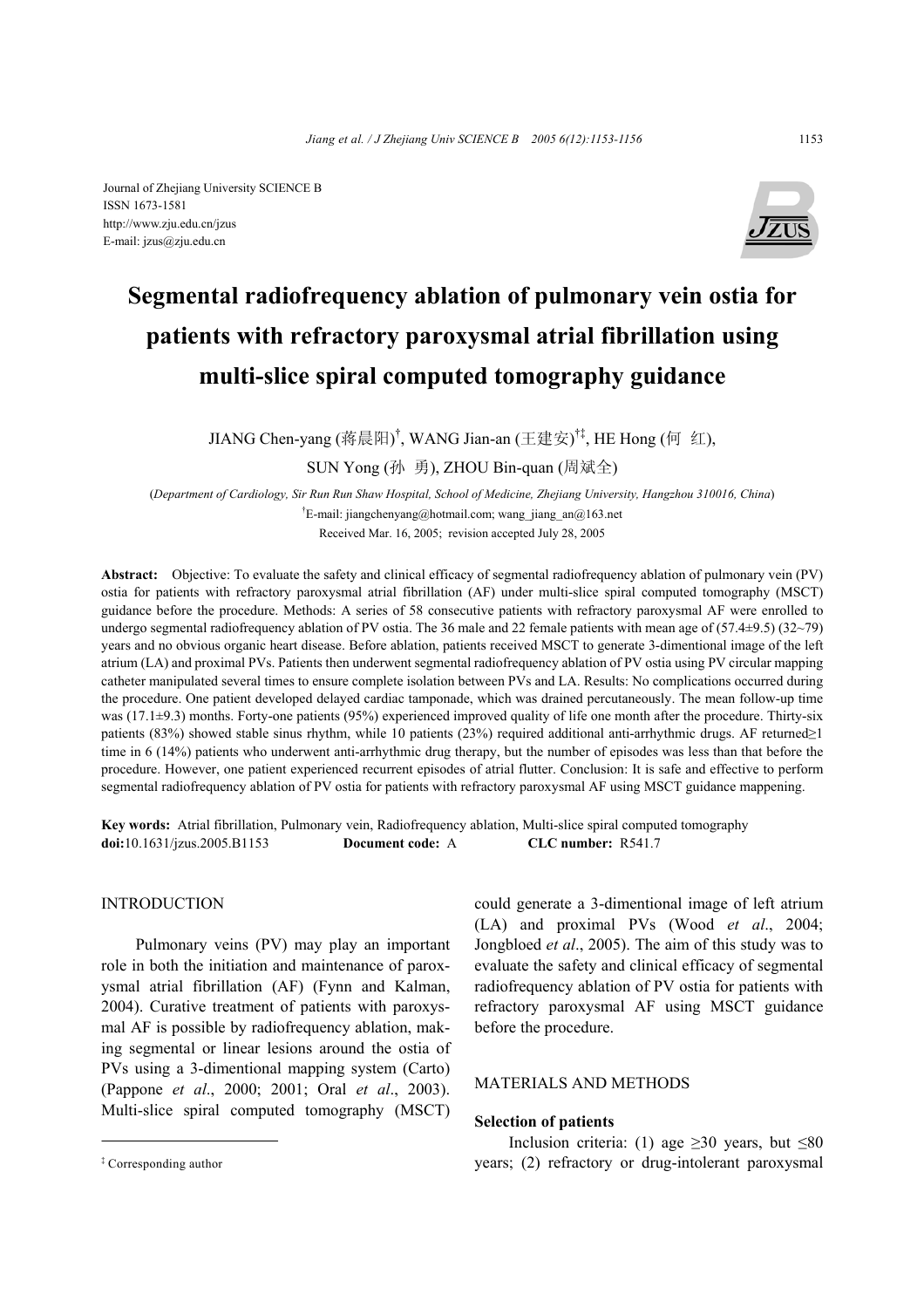AF; (3) minimum of one episode per month; (4) no obvious organic heart disease; (5) written informed consent. Exclusion criteria: (1) obvious organic heart disease or hyperthyroidism; (2) incessant AF; (3) thrombosis in LA; (4) severe systemic disease, including but not limited to: malignancy, renal failure (serum creatinine> $25 \text{ mg/L}$ ); (5) pregnancy; (6) hypersensitive to contrast; (7) refusal to undergo or intolerance to, the ablation procedure. On the basis of the above criteria, 58 patients with refractory paroxysmal AF were enrolled to undergo segmental radiofrequency ablation of PV ostia between October 2002 and November 2004 in Sir Run Run Shaw Hospital. There were 36 men and 22 women with mean age of  $(57.4\pm9.5)$   $(32\sim79)$  years. Except for 30 patients with hypertension, no organic heart disease was found. Their average history of AF was  $(5.5\pm5.1)$  $(1.1~20.0)$  years. The episode was more than once every month. They were either intolerant of or resistant to, multiple anti-arrhythmic drugs.

#### **Procedure approach**

The patients underwent 16 detector row spiral CT (computed tomography) scannings on regular sinus rhythm to reconstruct a 3-dimentional structure of LA and all proximal PVs before the ablation procedure. Ostia were measured in one direction (superior-inferior) with MSCT (Figs.1, 2 and 3). Pre-procedure patient preparation and mapping protocol is described in Yang *et al*.(2003). Left atrial catheterization was done by a trans-septal route with a standard Brockenbrough needle and a long sheath. Under the guidance of ablation catheter, the long sheath was inserted into the PV. PV mapping and ablation was done according to following protocol: left superior→left inferior→right superior→right inferior. The size of the circular mapping catheter was chosen according to the measurement of PV diameter by MSCT and retrograde PV angiogram. The circular mapping catheter was placed exactly at the ostium of the PV. A standard or an irrigated-tip ablation catheter was used. The ablation target was the junction of PV and LA. Radiofrequency energy was applied in temperature-controlled mode, with a power limit of 40 W, a target temperature of 50  $^{\circ}$ C for the standard catheter and 45 °C for the irrigated-tip ablation catheter. PV potential disappearance after thirtysecond ablation was considered effective, and further ablation was delivered at the same focus for 90~120 s. The PV circular mapping catheter was manipulated several times to ensure there was complete isolation between the PVs and the LA. Successful PV isolation was defined according to the following criteria: PV



**Fig.1 An MSCT 3-dimentional structure of LA (posterior to anterior view)**  LS: Left superior PV; LI: Left inferior PV; RS: Right superior PV; RI: Right inferior PV



**Fig.2 Measurement of left superior PV ostium diameter in MSCT**



**Fig.3 Measurement of right superior PV ostium diameter in MSCT**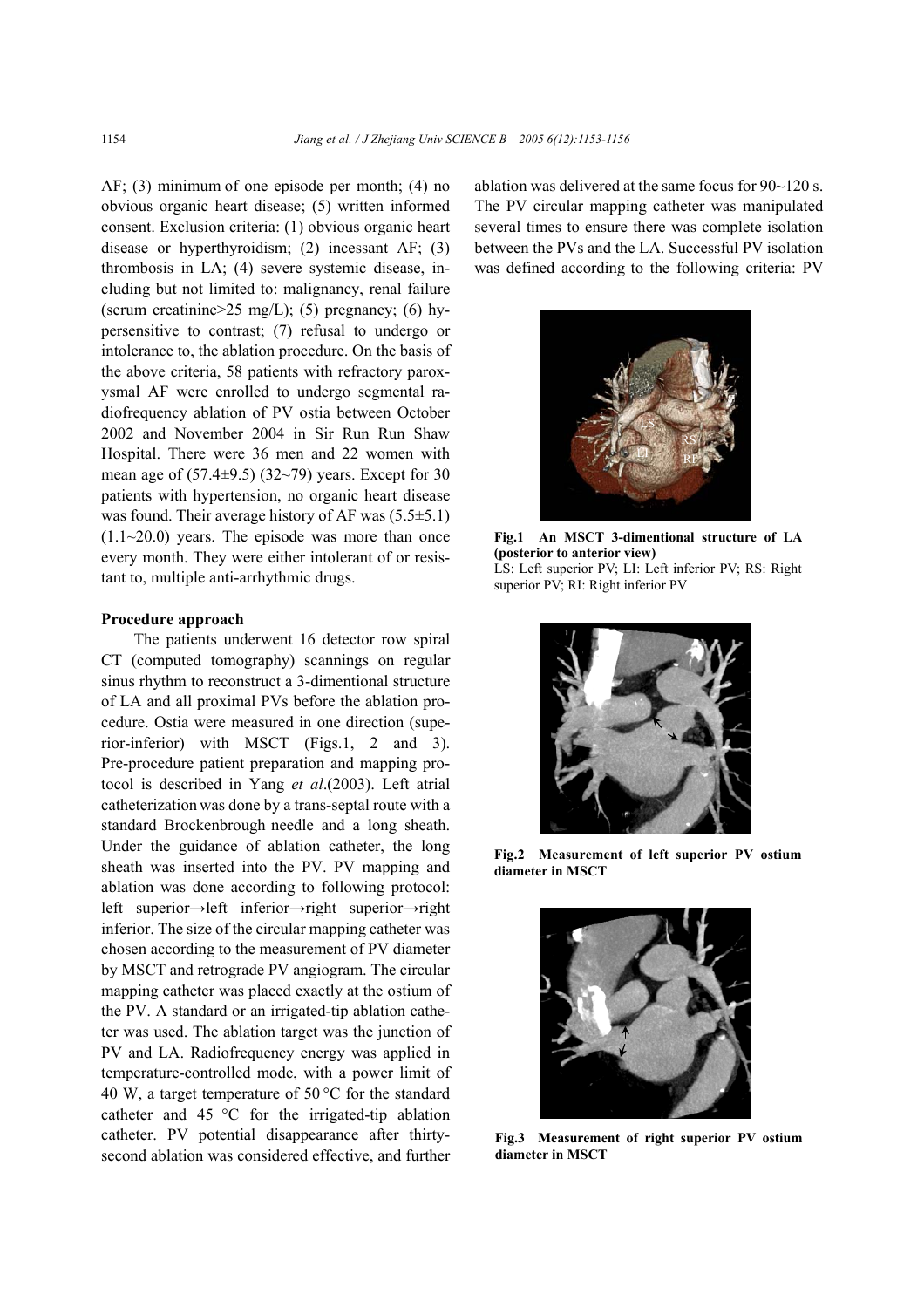potential completely disappeared under distal coronary sinus pacing for left PVs and under sinus rhythm or proximal coronary sinus pacing for right PVs, and no atrial capture of spontaneous PV potential or PV pacing. Retrograde PV angiogram was repeated to determine if there was significant PV stenosis after successful PV isolation. After finishing all ostial segmental ablation, mapping all PV ostia was repeated and additional radiofrequency energy was delivered if there was restoration of PV potential. Both procedure time and X-ray exposure time were recorded.

#### **Follow-up and end points**

Serious complications during the procedure include: obvious pulmonary stenosis  $(\geq 50\%)$  or occlusion, arterial thrombosis, or cardiac tamponade. The procedure was considered successful if the patient became asymptomatic without any anti-arrhythmic drug, improvement of quality of life, no recurrence of AF lasting >30 s during post-discharge follow-up. The procedure was considered effective if there was improvement of symptoms and quality of life, the AF episodes became less and shorter than pre-ablation whether the patient was on or off anti-arrhythmic drug.

## **RESULTS**

The diameter of PV ostium on MSCT was as follows: left superior PV (18.2±2.4) mm; left inferior PV (16.1 $\pm$ 2.3) mm; right superior PV (15.6 $\pm$ 2.2) mm; right inferior PV (14.4 $\pm$ 2.4) mm. No clot was found in the LA of all patients.

All patients received a single segmental radiofrequency ablation of PV ostia. Thirty-one patients were mapped with a fixed circular mapping catheter, 27 patients with an adjustable circular mapping catheter. Thirty-seven patients were ablated using a standard temperature-controlled catheter, 21 patients using an irrigated-tip catheter. Mean procedure time was (149±26) min, and mean X-ray exposure time was (57±12) min. There were totally 191 PVs isolated successfully, 58 left and right superior PVs respectively, 53 left inferior PVs, and 22 right inferior PVs. No energy was applied to 21 right inferior PVs with no pulmonary vein potential. Twenty-two patients developed AF during the procedure, 19 patients recovered to sinus rhythm spontaneously. However, three patients still had AF after the ablation procedure, and the arrhythmia was terminated by direct-current shock.

No serious complication occurred during the procedure. Fourteen hours after the procedure, one patient developed delayed cardiac tamponade, which was drained transcutaneously. All patients were routinely given anticoagulation therapy of warfarin after the procedure, maintaining INR at 2.0~3.0. Fifty-two patients took anti-arrhythmic drugs initially after the procedure (43 patients on amiordarone, 9 on propafenone). The mean follow-up duration was  $(17.1\pm9.3)$  months. Forty-one patients  $(95\%)$  experienced improvement of quality of life one month after the procedure. Twenty-six patients (60%) were free of recurrence without anti-arrhythmic drugs. Ten (23%) had no episode, but were on anti-arrhythmic drugs. Six (14%) had recurrent AF with fewer and shorter episodes. One patient (2.3%) had recurrent episodes of atrial flutter.

#### **DISCUSSION**

It is safe and effective to perform PV ostia isolation under 3-dimentional reconstruction of LA by MSCT scanning for patients with refractory paroxysmal AF. Three-dimensional MSCT of the PVs and LA provides the necessary anatomic information (location, and angulation of PVs and their ostial branches unobscured by adjacent cardiac and vascular anatomy) for successful radiofrequency ablation of pulmonary vein ostia. The MSCT scanning and postprocessing techniques used for pre-radiofrequency ablation planning are straightforward (Lacomis *et al*., 2003). With pre-procedure 3-dimentional reconstruction of LA, it is easy to manipulate catheters in the LA. It helped get the circle of the circular mapping catheter to the correct position and reduce contrast injection times, so that the volume of contrast and the X-ray exposure time used during the procedure is reduced. Mapping and ablation is difficult in the inferior PVs, especially the right inferior PV. Recognizing the anatomical relationship between right superior and inferior PV before procedure makes the procedure easier.